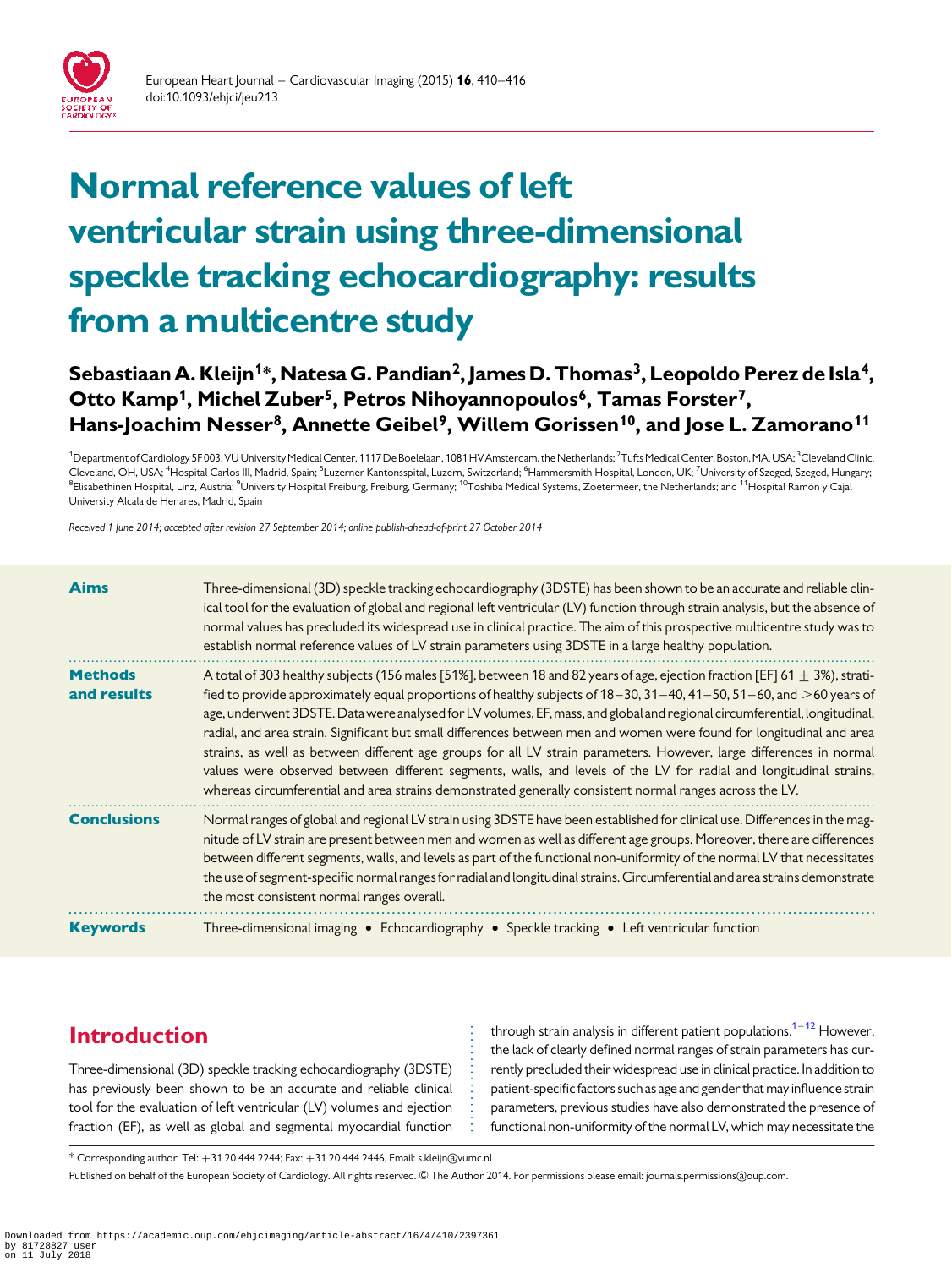use of site-specific normal ranges.<sup>5[,13,14](#page-6-0)</sup> Therefore, the aim of this prospective multicentre study was to establish reference values of global and segmental LV strain parameters using 3DSTE in a large healthy population.

# **Methods**

#### Study population

From June 2011 to July 2013, a total of 303 healthy Caucasian subjects were enrolled in the study from10 different sites located in eight different countries in Europe and the USA, namely Elisabethinen Hospital, Linz, Austria; University Hospital Freiburg, Freiburg, Germany; University of Szeged, Szeged, Hungary; VU University Medical Center, Amsterdam, the Netherlands; Hospital Carlos III and Hospital Clínico San Carlos, Madrid, Spain; Luzerner Kantonsspital, Luzern, Switzerland; Hammersmith Hospital, London, UK; Tufts Medical Center, Boston, USA; and Cleveland Clinic, Cleveland, USA. Recruitment was stratified to provide approximately equal proportions of healthy subjects of 18–30,  $31-40$ ,  $41-50$ ,  $51-60$ , and  $>60$  years of age. The sample size is based on the width of the 95% confidence interval for the mean (precision) of 1.11–3.88% for the differentglobal strainsand 2.77–8.30% for the seg-mental strains based on previous work.<sup>[5,](#page-5-0)[7](#page-6-0)</sup> Subjects had no history of cardiac symptoms, hypertension or diabetes, no use of medication and normal physical cardiac examination, electrocardiogram, and echocardiogram. All subjects gave informed consent to participate in the study and the ethics committee of each individual hospital approved the study.

#### Echocardiographic imaging

3DSTE imaging was performed from an apical position using a commercial scanner (Artida 4D, Toshiba Medical Systems) with a fully sampled matrix array transducer (PST-25SX). Wide-angled acquisitions were recorded, in which four to six wedge-shaped sub-volumes were acquired over consecutive cardiac cycles during a single breath-hold. While retaining the entire LV within the pyramidal volume, depth and sector width were decreased as much as possible to improve the temporal and spatial resolution of the images, resulting in a mean temporal resolution of 20  $\pm$  2 volumes per second. 3DSTE images were then stored digitally and transferred to the echo core laboratory at the VU University Medical Center, Amsterdam, the Netherlands, for offline analysis. Datasets that excluded a portion of the LV, had indistinct endocardial borders, stitch artefacts, or poor temporal resolution were excluded from the analysis  $(n = 35)$ .

Strain analysis involved the readers to set three markers on two orthogonal apical views, namely, two markers at the edges of the mitral valve ring and one marker at the LV apex. The LV endocardial border was then automatically detected by the 3D WM tracking software (Toshiba Medical Systems), after which the reader could manually adjust the endocardial border and myocardial thickness if necessary. The system then automatically performed the strain analysis through the entire cardiac cycle, providing continuous values of global and segmental strains for all 16 segments simultaneously. The measurement of global strain is comparable to other global functional measurements such as LV EF, whereas segmental strain is a quantitative measurement of the regional function of the different segments of the left ventricle that is comparable to the qualitative visual assessment of segmental wall motion.

Studied echocardiographic parameters included LV volumes, mass, EF, as well as global and segmental measurements of circumferential, longitudinal, radial, and area strains. Measurements were taken in accordance with the recommendations for chamber quantification of the American Society of Echocardiography.<sup>[15](#page-6-0)</sup>

#### Inter- and intra-observer reliability

Observer reliability of global and segmental strains was assessed in 50 random healthy subjects in a blinded fashion as part of previously per-formed reliability studies that also included patients.<sup>[5](#page-5-0)[,7](#page-6-0)</sup> Datasets were analysed for inter-observer reliability by two separate observers. Intraobserver measurements were performed on average 1 week apart in a random order.

#### Statistical analysis

Data were analysed using SPSS version 17.0 (SPSS, Inc., Chicago, IL, USA). Continuous data are presented as mean  $\pm$  standard deviation (SD). Categorical data are presented as a count and percentage. Normal distribution of variables was verified using the Kolmogorov–Smirnov test. Comparisons between subjects were made with the independent sample t-test or analysis of variance (ANOVA) as appropriate. Comparisons between segments were performed with ANOVA with a repeated-measures design. Statistical significance was defined as a probability value of  $<$  0.05. Reliability was assessed using the standard error of measurement (SEM) as a parameter of absolute measurement error expressed in the unit of measurement as well as the relative standard error (RSE) expressed in percentage.

# **Results**

## Population characteristics

A total of 303 healthy subjects were included in the study in approximately equal proportions of predefined age groups: 18–30 years ( $n = 65$ ; 52% men), 31–40 years ( $n = 59$ ; 54% men), 41–50  $(n = 60; 48\%)$  men), 51–60 years ( $n = 58; 50\%$  men), and  $>60$ years of age ( $n = 61$ ; 52% men). Overall, the healthy subjects were  $42 + 14$  years old (range 18–82 years) and 51% were men. A total of 794 segments (16%) were excluded due to inadequate image quality or persistent poor tracking. The anterior wall was the region most often poorly visualized. Table [1](#page-2-0) summarizes measurements of volumetric chamber indices and myocardial deformation indices for all healthy subjects. All strain parameters demonstrated a normal distribution. Circumferential, longitudinal, and area strains also had small SDs, indicating relatively tight normal ranges, whereas normal ranges of radial strain were quite broad.

## Normal reference values stratified according to gender and age

Unlike radial and circumferential strains, which were comparable between both genders, longitudinal and area strains were somewhat higher in magnitude in women than in men (Table [1](#page-2-0) and Figure 1). Except for longitudinal strain, all strains increased with age up to the sixth decade, after which strains appeared to decrease again. In contrast, longitudinal strain gradually decreased with age (Table [2](#page-3-0) and Figure [2](#page-3-0)). These gradual changes in the mean strain between different age groups were significant for all strains.

## Functional non-uniformity

Table [3](#page-4-0) demonstrates the functional non-uniformity found in the normal LV for all strains. The average value of strain differed significantly between individual segments as well as between different walls and levels of the LV. In the circumference, radial strain demonstrated the most non-uniformity in the circumference of the LV with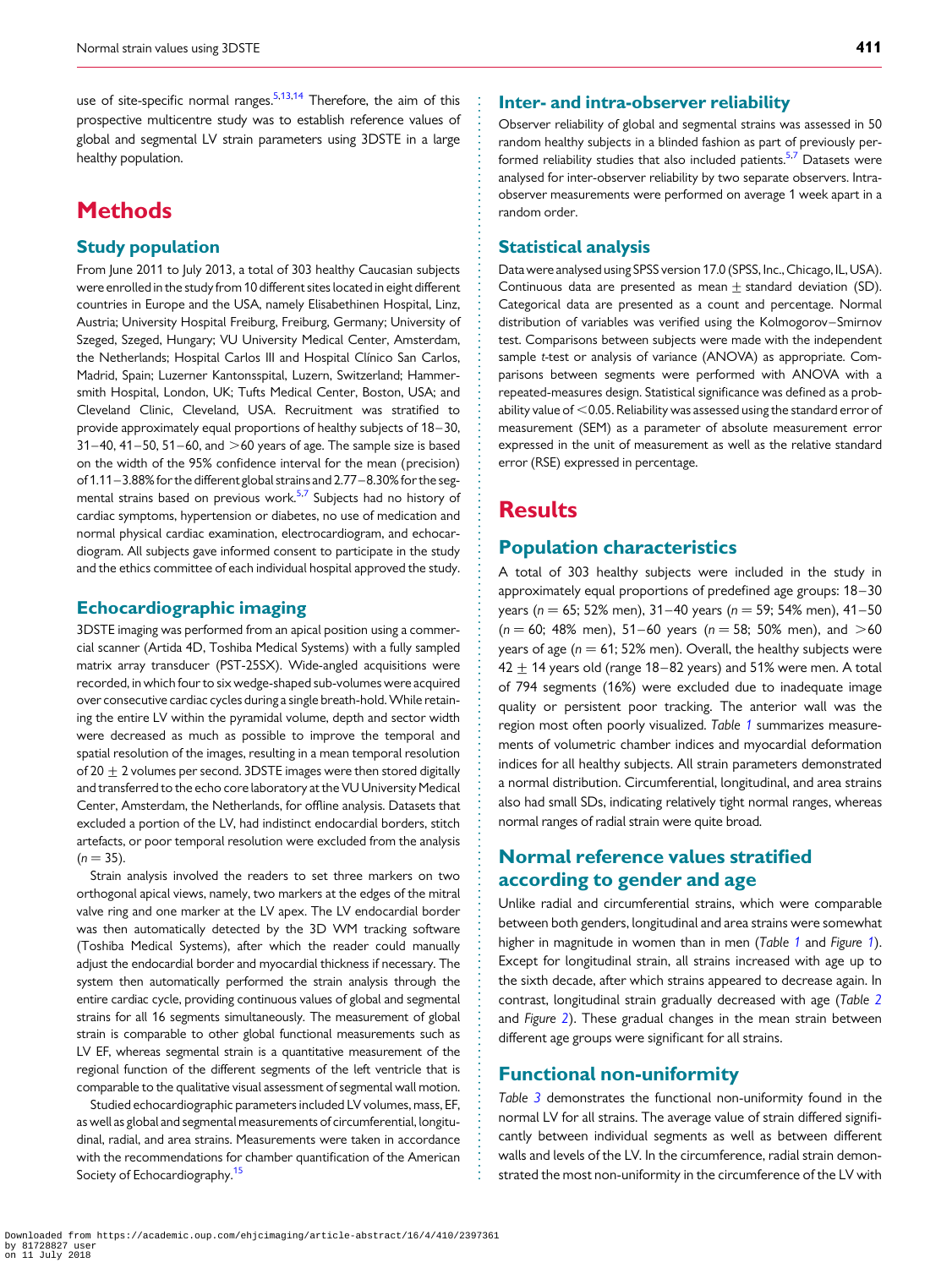| Variable            | All $(n = 303)$ | Men $(n = 156)$ | Women ( $n = 147$ ) | P-value (gender) |
|---------------------|-----------------|-----------------|---------------------|------------------|
| Volumetric          |                 |                 |                     |                  |
| EDV (mL)            | $110 \pm 20$    | $118 + 22$      | $103 + 15$          | < 0.001          |
| ESV (mL)            | $44 \pm 10$     | $47 + 11$       | $40 + 8$            | < 0.001          |
| $SV$ (mL)           | $67 + 11$       | $71 \pm 12$     | $63 \pm 9$          | < 0.001          |
| EF(%)               | 61 $\pm$ 3      | $60 + 3$        | $61 + 3$            | 0.02             |
| Mass $(g)$          | $118 + 19$      | $125 + 19$      | $109 \pm 16$        | < 0.001          |
| Global strain       |                 |                 |                     |                  |
| Radial (%)          | $35.6 \pm 10.3$ | $35.2 \pm 9.5$  | $35.9 + 11.0$       | 0.58             |
| Circumferential (%) | $-30.6 \pm 2.6$ | $-30.5 + 2.5$   | $-30.6 + 2.7$       | 0.63             |
| Longitudinal (%)    | $-15.9 + 2.4$   | $-15.5 + 2.4$   | $-16.3 + 2.3$       | 0.003            |
| Area (%)            | $-42.0 + 2.4$   | $-41.7 + 2.5$   | $-42.4 + 2.2$       | 0.01             |
| Segmental strain    |                 |                 |                     |                  |
| Radial (%)          | $35.4 + 17.5$   | $35.1 + 17.1$   | $35.7 + 17.9$       | 0.31             |
| Circumferential (%) | $-30.5 + 6.0$   | $-30.5 + 5.9$   | $-30.6 + 6.1$       | 0.63             |
| Longitudinal (%)    | $-15.9 + 6.0$   | $-15.4 + 6.0$   | $-16.4 + 6.0$       | < 0.001          |
| Area $(\%)$         | $-42.0 + 6.7$   | $-41.7 + 6.7$   | $-42.4 + 6.7$       | 0.001            |

<span id="page-2-0"></span>

|  |  | Table I Normal values of echocardiographic variables for all healthy subjects and stratified according to gender |
|--|--|------------------------------------------------------------------------------------------------------------------|
|  |  |                                                                                                                  |





significantly increasing strain values from the inferior to the anterior wall ( $P < 0.001$ ). Non-uniformity between different levels of the LV was very heterogeneous between the different strain parameters. In general, normal values of circumferential and area strains were most consistent with only marginally differences found between different segments, walls, and levels.

#### Inter- and intra-observer reliability

Reliability of global and segmental strains are given in Table [4](#page-5-0). As expected, the intra-observer reliability of strain measurements was superior to the inter-observer reliability. Furthermore, the reliability of global strain measurements was generally superior to that of segmental measurements for all strain parameters.

## **Discussion**

The current study establishes the normal ranges of global and segmental LV strain using 3DSTE for clinical use. It demonstrates differences found between men and women, different age groups, as well as the functional non-uniformity of the normal LV. These findings are important, because they may demonstrate the necessity for gender-, age-, and/or segment-specific normal ranges.

Multiple studies have evaluated normal strain values with 2D speckle tracking echocardiography (2DSTE), showing a wide reference range of LV strain in apparently normal subjects.<sup>16</sup> Moreover, studies have demonstrated discordant results between 2DSTE and 3DSTE, which may be explained by the 3D cardiac motion that is partly lost when imaging in two dimensions.<sup>3,4,[17](#page-6-0)</sup> Longitudinal and radial strains by 3DSTE are significantly smaller than by 2DSTE, whereas circumferential strain is significantly larger using 3DSTE. Only three studies have previously reported normal reference values of either directional strains or area strain using 3DSTE in small samples of healthy adult subjects.<sup>4,5,[18](#page-6-0)</sup> This is the first multicentre study determining normal ranges of all LV strain parameters using 3DSTE in a large healthy adult Caucasian population with a broad range in age. Similar to previous 2DSTE and 3DSTE studies, it demonstrates relatively tight normal ranges for circumferential, longitudinal, and area strains, but a wide reference range for radial strain. The difficulty in estimating radial strain is not unique to 3DSTE and has been demonstrated previously with 2DSTE.<sup>19</sup> It is likely related to the fact that radial strain must be calculated over a relatively small region due to the limited wall thickness, in combination with limited spatial resolution in the radial direction. However, when assuming that myocardial volume is conserved during the cardiac cycle, radial strain could also be estimated as the negative of area strain, which would improve its measurement accuracy considerably.<sup>[20](#page-6-0)</sup> Finally, it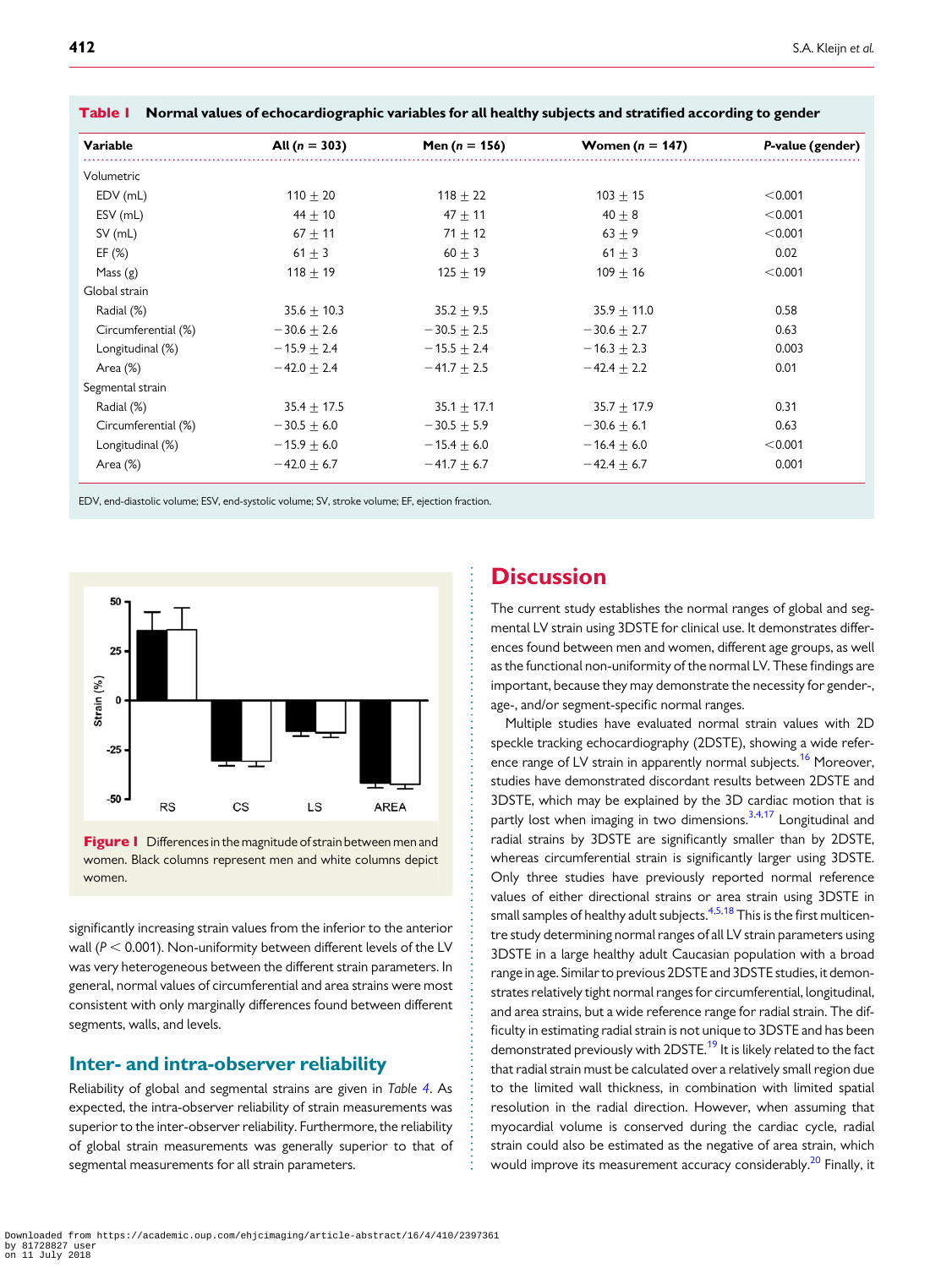<span id="page-3-0"></span>

| Variable            | $18-30$ years<br>$(n = 65)$ | $31-40$ years<br>$(n = 59)$ | $41 - 50$ years<br>$(n = 60)$ | $51-60$ years<br>$(n = 58)$ | $61-82$ years<br>$(n = 61)$ | P-value |
|---------------------|-----------------------------|-----------------------------|-------------------------------|-----------------------------|-----------------------------|---------|
| Global strain       |                             |                             |                               |                             |                             |         |
| Radial (%)          | $33.4 + 9.3$                | $33.7 + 8.6$                | $35.6 + 11.1$                 | $38.1 + 9.7$                | $37.3 + 11.8$               | 0.04    |
| Circumferential (%) | $-29.3 + 2.0$               | $-29.7 + 2.4$               | $-31.0 + 2.5$                 | $-31.7 + 2.4*$              | $-31.2 + 2.8$               | < 0.001 |
| Longitudinal (%)    | $-16.5 + 2.1***$            | $-16.1 + 2.1$               | $-15.7 + 2.8$                 | $-15.6 + 2.2$               | $-15.3 + 2.5$               | 0.04    |
| Area (%)            | $-41.5 + 2.1$               | $-41.5 + 2.1$               | $-42.4 + 2.6$                 | $-42.9 + 2.2$               | $-42.1 + 2.6$               | 0.005   |
| Segmental strain    |                             |                             |                               |                             |                             |         |
| Radial (%)          | $33.2 + 17.4$               | $33.3 + 17.0$               | $35.9 + 17.3$                 | $37.8 + 17.5$               | $37.2 + 18.0$               | < 0.001 |
| Circumferential (%) | $-29.3 + 5.7$               | $-29.6 + 5.7$               | $-31.1 + 6.1$                 | $-31.7 + 5.9$               | $-31.2 + 6.3$               | < 0.001 |
| Longitudinal (%)    | $-16.5 + 5.7$               | $-16.1 + 5.9$               | $-15.8 + 6.1$                 | $-15.7 + 6.1$               | $-15.3 + 6.1$               | < 0.001 |
| Area (%)            | $-41.4 + 6.5$               | $-41.4 + 6.5$               | $-42.4 + 6.9$                 | $-42.9 + 6.7$               | $-42.0 + 7.2$               | < 0.001 |

 $*P < 0.01$  compared with age groups 18–30 years and 31–40 years of age.

 $* p = 0.02$  compared with age group 61–82 years of age.









Figure 2 Differences in the magnitude of strain between different age groups.

is clear from the results from the current study that normal LV strain values with 3DSTE are notably different from previously reported normal values using 2DSTE and should therefore not be used inter-changeably.<sup>[21](#page-6-0)</sup>

#### Gender and age

Large differences between men and women in LV volumes, mass, and to a lesser extent EF have been well established, regardless of used echocardiographic imaging modality.<sup>[15,22,23](#page-6-0)</sup> Data on differences in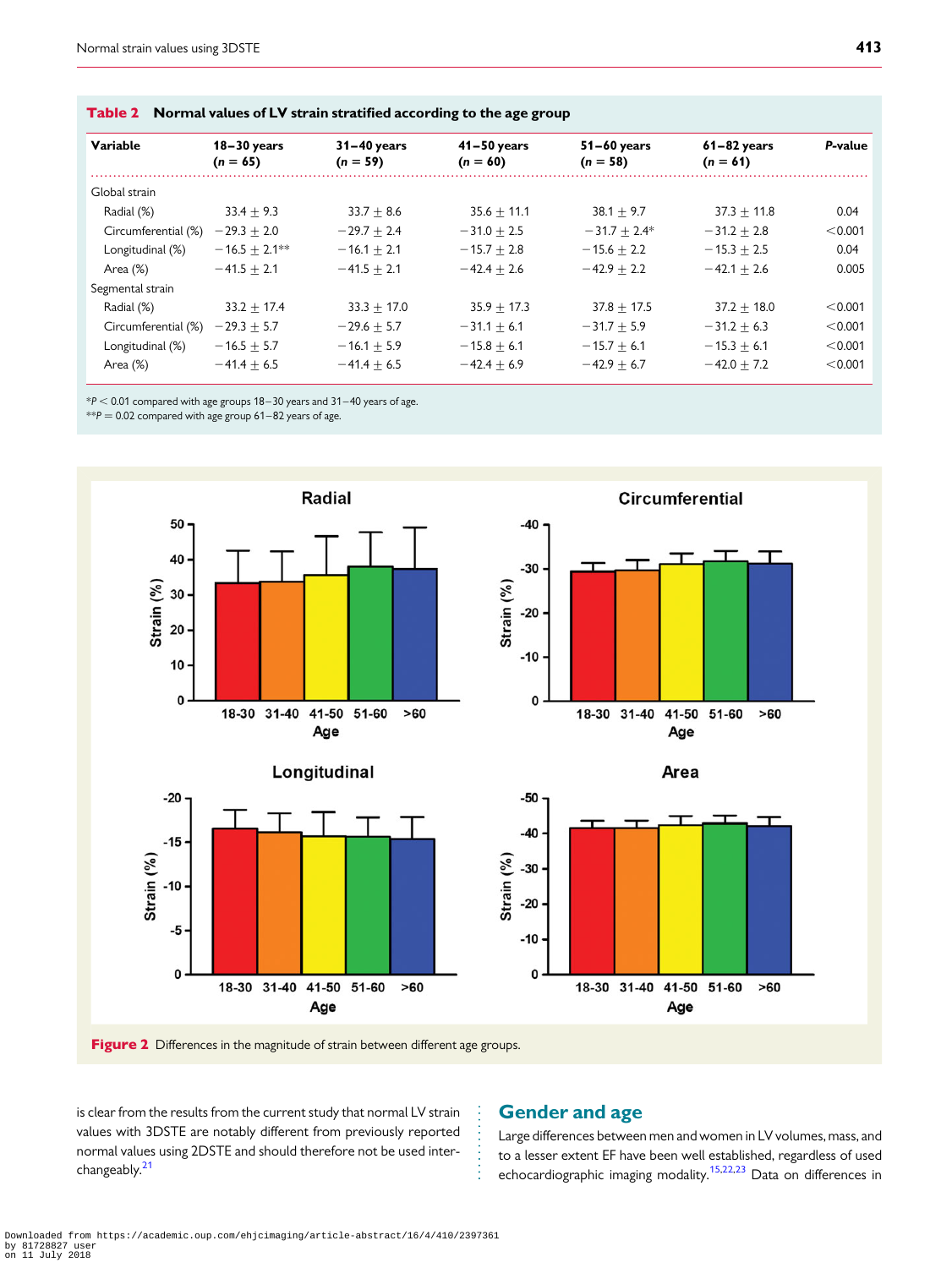|                            | $\cdots$          |                 |                 |                 |                  |
|----------------------------|-------------------|-----------------|-----------------|-----------------|------------------|
|                            | <b>All levels</b> | <b>Basal</b>    | Mid             | Apical          | P-value (levels) |
| Radial strain (%)          |                   |                 |                 |                 |                  |
| All walls                  | $35.4 \pm 17.5$   | $34.8 \pm 17.8$ | $38.5 + 18.2$   | $31.5 \pm 15.2$ | < 0.001          |
| Anterior                   | $40.4 \pm 18.2$   | $40.2 + 18.1$   | $46.1 \pm 18.6$ | $34.8 \pm 14.2$ | 0.001            |
| Anteroseptal               | $38.1 + 17.0$     | $39.8 \pm 18.1$ | $42.4 + 16.8$   | $32.4 \pm 14.4$ | 0.09             |
| Inferoseptal               | $33.0 + 15.3$     | $32.3 \pm 16.0$ | $34.2 + 15.4$   | $32.4 \pm 14.4$ | 0.16             |
| Inferior                   | $27.4 \pm 15.9$   | $27.9 \pm 16.6$ | $28.8 \pm 16.1$ | $25.4 \pm 14.9$ | 0.54             |
| Inferolateral              | $33.8 \pm 16.6$   | $32.1 \pm 15.5$ | $36.1 \pm 18.2$ | $33.0 \pm 15.7$ | 0.008            |
| Anterolateral              | 38.1 $\pm$ 17.6   | $37.5 \pm 17.3$ | $43.7 \pm 18.0$ | $33.0 + 15.7$   | < 0.001          |
| P-value (walls)            | < 0.001           | < 0.001         | < 0.001         | < 0.001         |                  |
| Circumferential strain (%) |                   |                 |                 |                 |                  |
| All walls                  | $-30.5 \pm 6.0$   | $-29.6 \pm 6.3$ | $-31.4 \pm 5.7$ | $-30.5 \pm 5.9$ | < 0.001          |
| Anterior                   | $-29.2 \pm 5.8$   | $-28.7 + 5.9$   | $-30.7 + 5.5$   | $-28.0 \pm 5.5$ | < 0.001          |
| Anteroseptal               | $-31.2 \pm 6.0$   | $-29.7 \pm 6.2$ | $-32.4 \pm 6.0$ | $-31.4 \pm 5.7$ | < 0.001          |
| Inferoseptal               | $-31.0 \pm 6.2$   | $-29.6 \pm 6.7$ | $-31.8 \pm 6.0$ | $-31.4 \pm 5.7$ | < 0.001          |
| Inferior                   | $-31.4 \pm 5.7$   | $-30.5 \pm 6.1$ | $-31.5 \pm 5.5$ | $-32.1 \pm 5.4$ | 0.054            |
| Inferolateral              | $-30.3 \pm 6.0$   | $-29.6 \pm 6.3$ | $-31.0 \pm 5.5$ | $-30.4 \pm 6.1$ | 0.01             |
| Anterolateral              | $-30.2 \pm 6.1$   | $-29.2 \pm 6.5$ | 030.9 $\pm$ 5.6 | $-30.4 \pm 6.1$ | 0.001            |
| P-value (walls)            | 0.004             | 0.055           | 0.007           | < 0.001         |                  |
| Longitudinal strain (%)    |                   |                 |                 |                 |                  |
| All walls                  | $-15.9 \pm 6.0$   | $-16.9 \pm 6.6$ | $-14.9 \pm 5.2$ | $-16.0 \pm 6.1$ | < 0.001          |
| Anterior                   | $-15.2 \pm 6.7$   | $-19.9 \pm 6.6$ | $-15.0 \pm 5.9$ | $-11.6 \pm 4.7$ | < 0.001          |
| Anteroseptal               | $-16.0 + 5.5$     | $-14.6 + 6.0$   | $-15.8 + 4.9$   | $-17.6 + 5.3$   | 0.01             |
| Inferoseptal               | $-15.8 \pm 5.4$   | $-14.1 \pm 5.6$ | $-15.4 \pm 4.7$ | $-17.6 \pm 5.3$ | 0.004            |
| Inferior                   | $-16.6 \pm 5.8$   | $-16.2 \pm 5.8$ | $-14.5 \pm 4.8$ | $-19.3 \pm 5.6$ | < 0.001          |
| Inferolateral              | $-15.5 + 6.0$     | $-17.2 + 6.5$   | $-13.7 + 5.2$   | $-15.6 + 5.7$   | < 0.001          |
| Anterolateral              | $-16.9 \pm 6.3$   | $-20.3 \pm 6.3$ | $-15.2 \pm 5.6$ | $-15.6 \pm 5.7$ | < 0.001          |
| P-value (walls)            | < 0.001           | < 0.001         | < 0.001         | < 0.001         |                  |
| Area strain (%)            |                   |                 |                 |                 |                  |
| All walls                  | $-42.0 \pm 6.7$   | $-41.5 \pm 7.0$ | $-42.2 \pm 6.3$ | $-42.4 + 7.1$   | 0.005            |
| Anterior                   | $-40.4 \pm 6.8$   | $-43.1 \pm 6.7$ | $-41.5 \pm 6.3$ | $-37.0 \pm 6.0$ | 0.01             |
| Anteroseptal               | $-43.1 + 6.8$     | $-39.9 + 6.9$   | $-44.5 + 6.0$   | $-44.6 + 6.5$   | < 0.001          |
| Inferoseptal               | $-42.3 \pm 6.9$   | $-39.4 \pm 7.1$ | $-42.7 \pm 6.2$ | $-44.6 \pm 6.5$ | < 0.001          |
| Inferior                   | $-43.1 \pm 6.4$   | $-41.9 \pm 6.4$ | $-41.8 \pm 6.1$ | $-45.7 \pm 6.0$ | 0.80             |
| Inferolateral              | $-41.5 + 6.5$     | $-41.7 + 7.0$   | $-40.8 + 6.0$   | $-42.1 + 6.5$   | 0.14             |
| Anterolateral              | $-42.5 \pm 6.7$   | $-43.7 \pm 7.0$ | $-41.7 \pm 6.3$ | $-42.1 \pm 6.5$ | 0.001            |
| P-value (walls)            | < 0.001           | < 0.001         | < 0.001         | < 0.001         |                  |

<span id="page-4-0"></span>Table 3 Comparisons of normal segmental values of LV strain

the magnitude of LV strain between healthy men and women have been lacking up until now. The current study demonstrates no large gender differences in LV strain. Although statistically significant differences were found for longitudinal and area strains, these differences seem clinically irrelevant and do not necessitate separate gender-specific cut-off values. This is in compliance with previous studies performed with 2DSTE that demonstrate only a minor or absent association between LV strain and gender.<sup>[16](#page-6-0)</sup>

Regarding potential differences in LV strain in different age groups, results demonstrate a gradual decrease in longitudinal strain with age, whereas the other LV strains show a variable increase with age up to the sixth decade, after which strains appeared to decrease again. These changes in the magnitude of LV strain with aging, although statistically significant due to the shear number of patients and particularly the number of segments studied in this study, appear to be too small to be clinically relevant for measurement of circumferential, longitudinal, and area strains. For radial strain, the differences were more pronounced, but still reasonably close to the mean not to necessitate age-specific normal values.

#### Functional non-uniformity

An important observation in the evaluation of this healthy population was differences found in the average value of strain between individual segments, as well as between different walls and levels of the LV. Functional non-uniformity is a known feature of the normal LV that may have consequences for the validity of the assessment of segmental function.<sup>1,3,[5](#page-5-0),[14](#page-6-0)</sup> Indeed, some differences in the performance measures of segmental wall motion assessment by area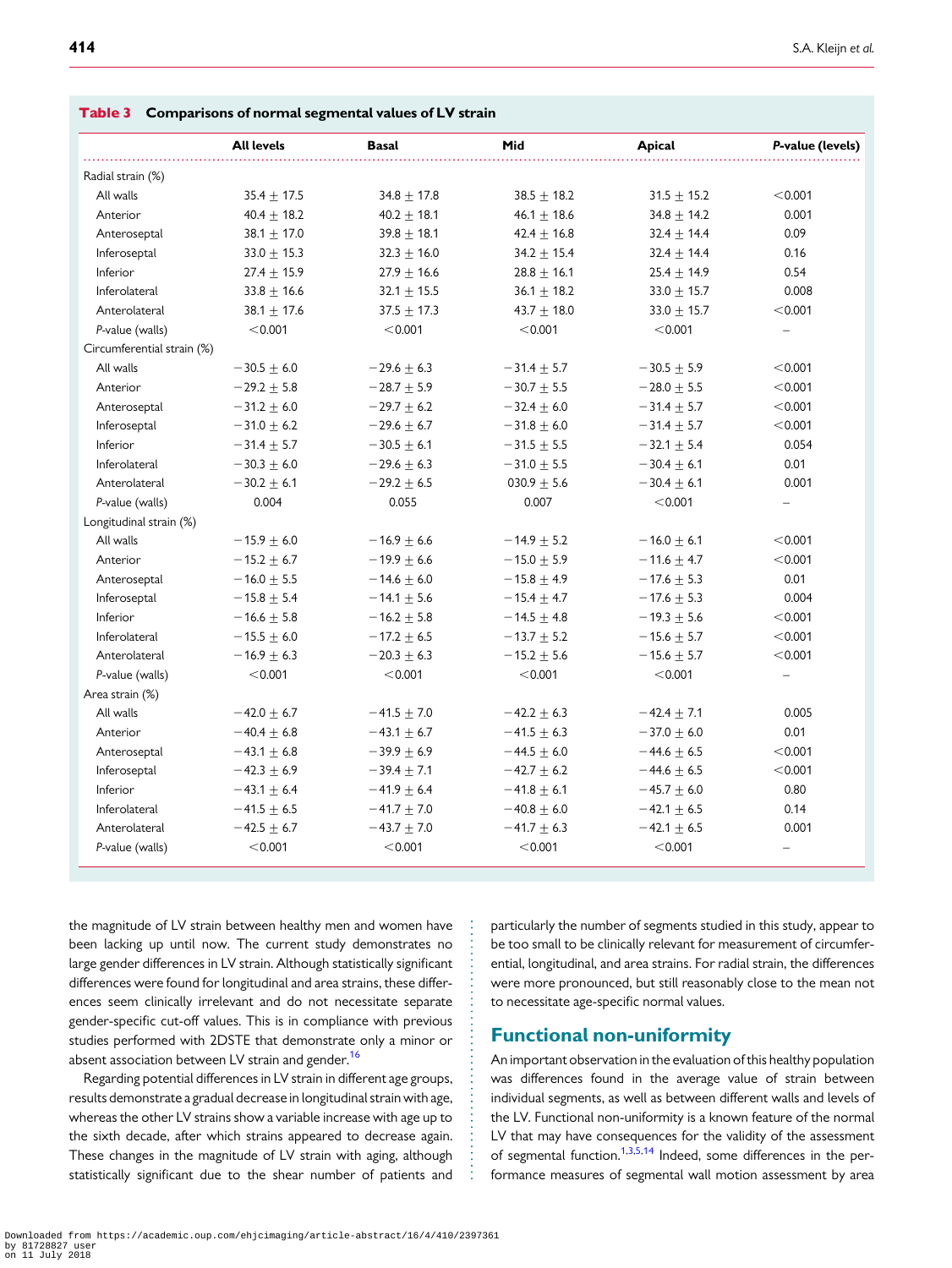#### <span id="page-5-0"></span>Table 4 Reliability of global and segmental strain measurements

| Variable            | Intra-observer |        | Inter-observer |                |
|---------------------|----------------|--------|----------------|----------------|
|                     | SEM            | RSE(%) | <b>SEM</b>     | <b>RSE (%)</b> |
| Global strain       |                |        |                |                |
| Radial (%)          | 3.0            | 8      | 5.5            | 15             |
| Circumferential (%) | 1.0            | 3      | 1.8            | 6              |
| Longitudinal (%)    | 0.7            | 4      | 1.3            | 8              |
| Area (%)            | 1.3            | 3      | 2.1            | 5              |
| Segmental strain    |                |        |                |                |
| Radial (%)          | 6.1            | 17     | 10.1           | 28             |
| Circumferential (%) | 2.5            | 8      | 3.6            | 12             |
| Longitudinal (%)    | 1.9            | 12     | 3.4            | 21             |
| Area (%)            | 3.4            | 8      | 4.6            | 11             |

SEM, standard error of measurement; RSE, relative standard error.

strain were previously observed between different LV levels, although none were substantial enough to warrant separate cut-off values.<sup>5</sup> In the current study, the general consistency in the magnitude of segmental area strain seems to confirm these previous findings. In addition, circumferential strain demonstrated very consistent strain values between different segments, walls, and levels. However, radial strain increases considerably from the inferior to the anterior wall and shows higher mean values in the mid-ventricular wall compared with the base and apex. In contrast, longitudinal strain was lower in the mid-ventricular wall compared with the basal and apical levels, as previously noted in an analysis of normal segments in patients. $3$  Moreover, there is considerable heterogeneity in mean longitudinal strain between individual segments. The apical anterior wall, in particular, demonstrated a surprisingly low mean strain value compared with other segments, which may in part be due to the known difficulty with adequate visualization and tracking of this particularly challenging area of the LV. However, even when this segment is excluded, the absolute and relative mean differences found between the remaining LV segments for segmental longitudinal strain can still add up to almost 7 and 50%, respectively. For these reasons as well as the relatively large SD to mean ratio of segmental radial and longitudinal strains, segment-specific cut-off values are warranted for these strain parameters for adequate distinction between what is normal and what should be considered pathological, particularly if diagnostic or therapeutic decisions are based on their assessment. Overall, circumferential and area strains demonstrate the most consistent normal ranges. Previous studies have also shown their reproducibility to be superior to that of radial and longi-tudinal strains.<sup>5[,7](#page-6-0)</sup> Ultimately, clinical studies will determine whether 3DSTE-derived LV strain parameters have a value for diagnosis and prognosis of heart disease in clinical practice.

## Limitations

Some patient (race, ethnicity, and anthropometry) and haemodynamic (blood pressure) parameters were not taken into account during the present study. However, some previous studies have demonstrated limited contributions of these factors to the variability of myocardial deformation.<sup>[14](#page-6-0),[16](#page-6-0)</sup>

Furthermore, the software used does not provide an automated measure of tracking quality. Segments were evaluated on interpretability based on image quality after acquisition and before analysis, as preordained in the study protocol. Thus, it may be possible that segments were excluded from analysis that would have been accurately tracked and analysed by the 3DSTE software despite poor image quality. Vice versa, it is likely that segments were included in the analysis that were inadequately tracked and analysed despite the image quality being deemed adequate.

Finally, the current study was performed with equipment of only one vendor, i.e. Toshiba Medical Systems. Previous studies have demonstrated high inter-vendor inconsistency in reference values.<sup>24,25</sup> The established normal ranges are not applicable to data derived with analysis software by other vendors and consequently similar research using other vendors' equipment is necessary.<sup>26</sup> Currently, a similar large prospective multicentre study is being performed, which will provide normal ranges of LV strain using 3DSTE equipment by three other vendors.<sup>[27](#page-6-0)</sup> These studies will help improve standardization of software algorithms and the manner in which clinicians perform and interpret their measurement results.

# **Conclusions**

Normal ranges of global and segmental LV strain using 3DSTE have been established for clinical use. Differences in the magnitude of LV strain are present between men and women as well as between different age groups. Moreover, there are differences between different segments, walls, and levels as part of the functional non-uniformity of the normal LV that necessitate the use of segment-specific normal ranges for radial and longitudinal strains. Circumferential and area strains demonstrate the most consistent normal ranges overall.

Conflict of interest: none declared.

## Funding

This research was supported by Equipment grant from Toshiba Medical Systems.

#### **References**

- 1. Pérez de Isla L, Balcones DV, Fernández-Golfín C, Marcos-Alberca P, Almería C, Rodrigo JL et al. Three-dimensional-wall motion tracking: a new and faster tool for myocardial strain assessment: comparison with two-dimensional-wall motion tracking. J Am Soc Echocardiogr 2009;22:325–30.
- 2. Nesser HJ, Mor-Avi V, Gorissen W, Weinert L, Steringer-Mascherbauer R, Niel J et al. Quantification of left ventricular volumes using three-dimensional echocardiographic speckle tracking: comparison with MRI. Eur Heart J 2009;30:1565-73.
- 3. Maffessanti F, Nesser HJ, Weinert L, Steringer-Mascherbauer R, Niel J, Gorissen W et al. Quantitative evaluation of regional left ventricular function using threedimensional speckle tracking echocardiography in patients with and without heart disease. Am | Cardiol 2009;104:1755-62.
- 4. Saito K, Okura H, Watanabe N, Hayashida A, Obase K, Imai K et al. Comprehensive evaluation of left ventricular strain using speckle tracking echocardiography in normal adults: comparison of three-dimensional and two-dimensional approaches. J Am Soc Echocardiogr 2009;22:1025–30.
- 5. Kleijn SA, Aly MF, Terwee CB, van Rossum AC, Kamp O. Three-dimensional speckle tracking echocardiography for automatic assessment of global and regional left ventricular function based on area strain. J Am Soc Echocardiogr 2011;24:314–21.
- 6. Seo Y, Ishizu T, Enomoto Y, Sugimori H, Aonuma K. Endocardial surface areatracking for assessment of regional LV wall deformation with 3D speckle tracking imaging. JACC Cardiovasc Imaging 2011;4:358–65.